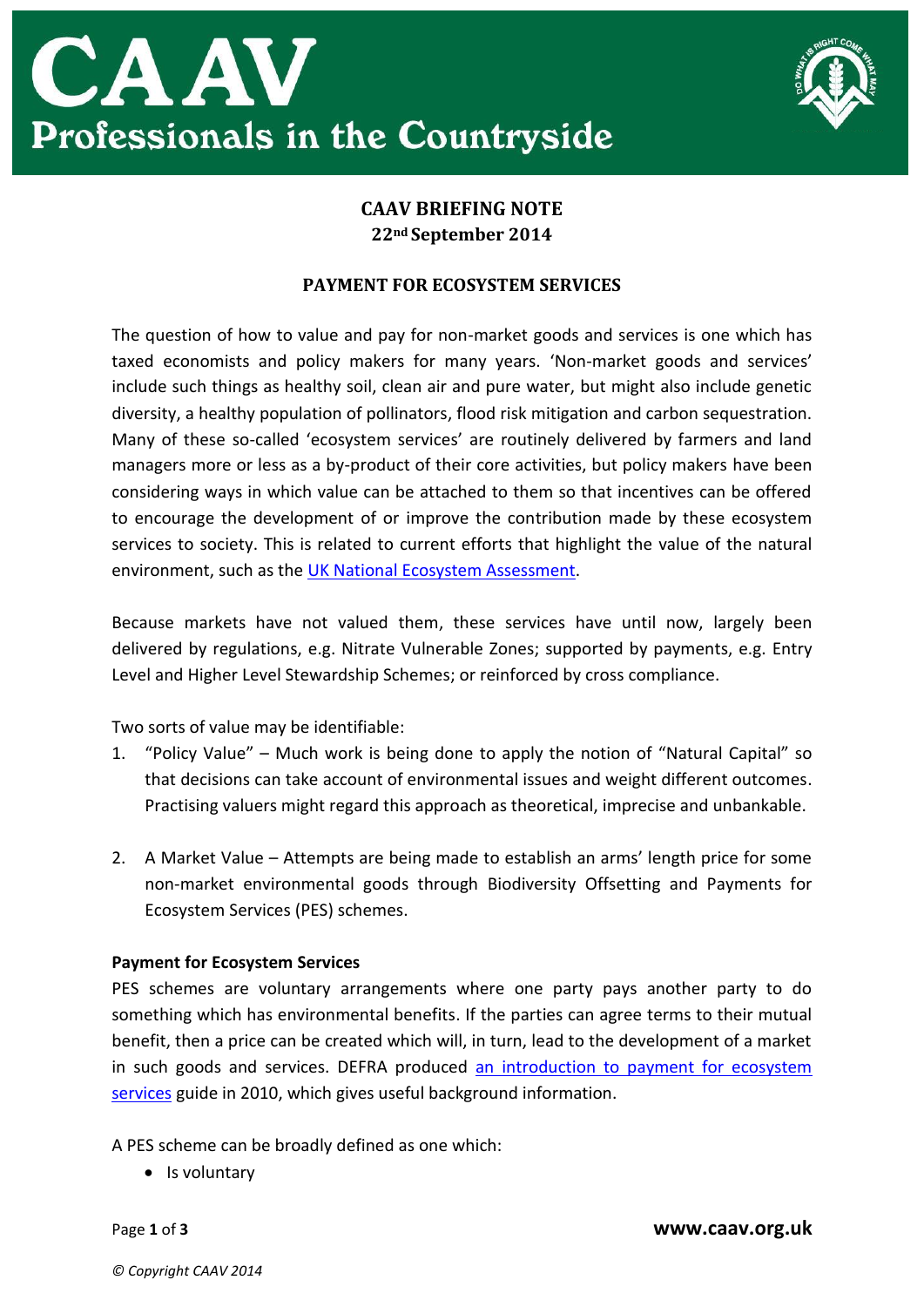- Where a well-defined ecosystem service is 'bought' by at least one purchaser (e.g. a water company or Government department) from at least one provider (i.e. farmer or land manager)
- If and only if the provider can deliver the benefit.

PES schemes are usually seeking to provide a benefit which is over and above that which would otherwise be expected if the scheme did not run – this is referred to as "additionality".

PES schemes are well established in some other countries, including in the United States and Australia, where landowners can bid to provide the services sought. In the UK there is limited experience to date of such a market approach, but some current examples of PES schemes include:

- [Upstream thinking](http://www.upstreamthinking.org/) run by South West Water and the Westcountry Rivers Trust, this scheme offers advice and funding to farmers for action which reduces run-off into watercourses. 50% grants were offered for such works as fencing watercourses to keep livestock out or roofing cattle yards to reduce dirty water run-off.
- [The Tortworth Brook project](http://ecosystemsknowledge.net/sites/default/files/wp-content/uploads/2013/12/EKN_Lowland_BART.pdf) run by Bristol Avon Rivers Trust and Wessex Water, this scheme aims to reduce the costs of removing phosphates from treated sewage effluent by creating new wetlands on third party land.
- Environmental Stewardship ES has many of the attributes of a PES scheme, although it was not specifically designed as one. In 2012 Natural England published a research paper - [Ecosystem services from Environmental Stewardship that benefit](http://publications.naturalengland.org.uk/publication/2322452)  [agricultural production](http://publications.naturalengland.org.uk/publication/2322452) - which identified the ecosystem services that can be 'bought' through ELS and HLS schemes**.**

Many practical questions are raised by the prospect of PES schemes, which will involve long term deals on land management of perhaps 25 to 50 years, or even longer.

- How could they be done in law? The Law Commission has made recommendations on the creation of Conservation Covenants, which would be one tool to assist in delivery of such schemes. The Government has yet to legislate for them. (See <http://lawcommission.justice.gov.uk/areas/conservation-covenants.htm> )
- How could the services to be provided by landowner/farmer be defined and monitored? What sanctions could be applied for failure to deliver, especially decades on from the start date?
- Some schemes are likely to change the character of the land. How would the implications of this be assessed? What would be the consequences for farming practice and wider issues, such as eligibility for inheritance tax relief on agricultural property?
- How would the price (not "compensation"), be judged? What mechanisms would be needed to allow for future variation of the price or the method of assessing it?